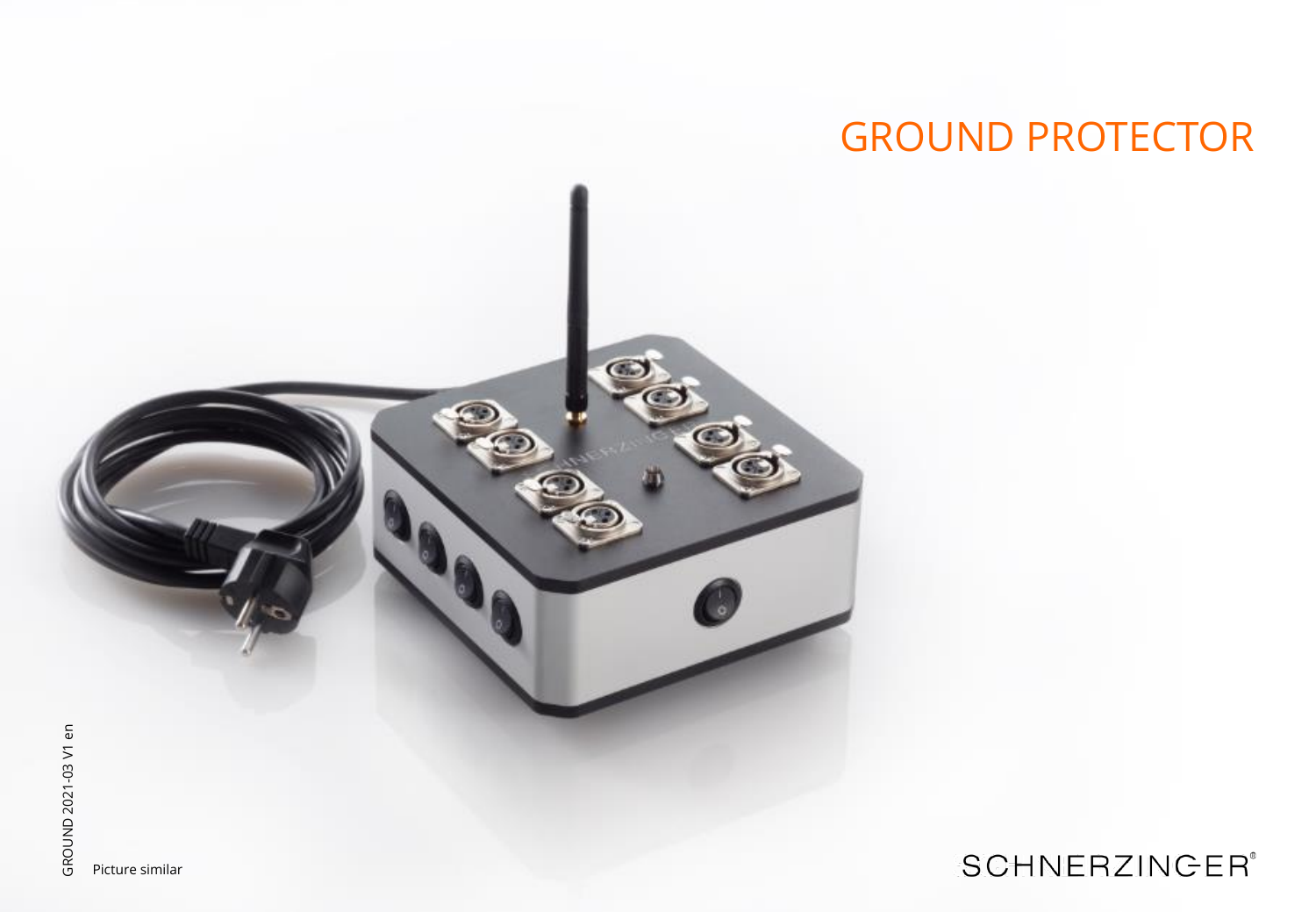Dear customer,

Thank you for your purchase of a SCHNERZINGER product.

Please take the time to precisely read the information in this guide. You will find important instructions to use your product and hints for the optimal integration into your Hi-Fi system.

This guide facilitates your use of the product, promotes understanding its functional characteristics and helps you to obtain the full efficiency of the product.

We hope you enjoy your new SCHNERZINGER product.

# **Package Contents**

### **GROUND PROTECTOR**

CONTROL UNIT (COUA) 12V Power Supply, cable length 1,5m 3,5mm jack extension cable 5m Antenna 1 GROUND INTERFACE

**Dimensions and weight** (I x w x h in cm, weight in kg)<br>GROUND PROTECTOR 16.2 x 16.2 x 7.5 (without ant 16.2 x 16.2 x 7.5 (without antenna), 3.7 The antenna is 11 cm long.

Please clean the product with a non-scratching dry duster only. Avoid using cleaning agents.

A potting compound in the devices protects the innovative GIGA CANCELLING technology with its particular electrical components specially manufactured for SCHNERZINGER against direct access and screening via X-ray or magnetic field applications. A slight rustling caused by this potting compound is normal and does not result in any functional impairment. There are no informed crystals in the devices.

In case of malfunctions contact your SCHNERZINGER dealer. Please do not attempt to service the device yourself or to open it, in that case you will lose your entitlement for our manufacturer warranty.

In the case of damages at the power plug or power cable please initiate an exchange at SCHNERZINGER via your dealer.

## **Contents**

PROTECTOR SYSTEM GROUND PROTECTOR Connecting the Hi-Fi Components Setting up the GROUND PROTECTOR Lasting effect of the GROUND PROTECTOR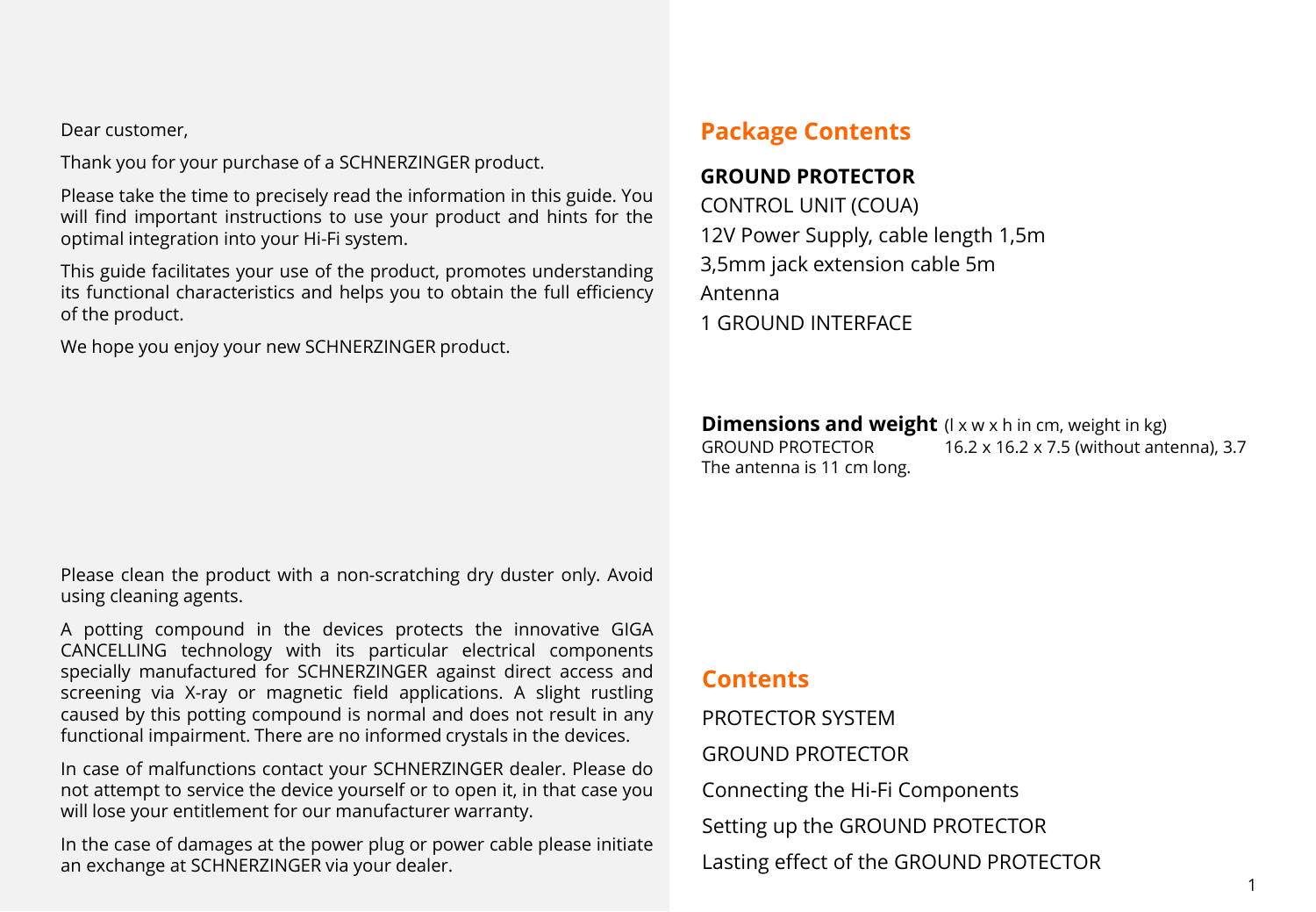# **PROTECTOR SYSTEM**

The music reproduction quality of an audio system is highly affected by low and high frequency electrical interfering fields, caused by Wi-Fi, cellular radio, power lines etc. With the **PROTECTORS** and their integrated trendsetting **GIGA CANCELLING** technology, SCHNERZINGER has developed a product category that actively eliminates the sonic effects of low and high frequency interfering fields.

The PROTECTORS significantly enhance the transmission quality of audio systems. The sonic effects include an astonishingly higher spatial depth and resolution as well as increased broad and fine dynamics in music reproduction.

Utilizing the operating principle and efficiency of the GIGA CANCELLING technology, the SCHNERZINGER PROTECTORS represent a unique solution in the market.

An important health aspect: protector technology does not increase radiation exposure within the room.

### **GROUND PROTECTOR**

The GIGA CANCELLING technology of the **GROUND PROTECTOR** extremely effectively clears up grounding resp. ground problems via its 3-channel-system.

- Channel 1 clears up grounding resp. ground problems of the attached devices
- Channel 2 directly operates in the signal path of the attached devices
- Channel 3 clears up interfering fields within the Hi-Fi system power distribution, without slowing down current flow at all.

Moreover the bidirectional operating device connections (GROUND INTERFACES) prevent transmission of interfering fields between the Hi-Fi devices.

The operating principle and efficiency of the GROUND PROTECTOR are unique; a single GRID PROTECTOR raises the potential of the entire music system to a new level.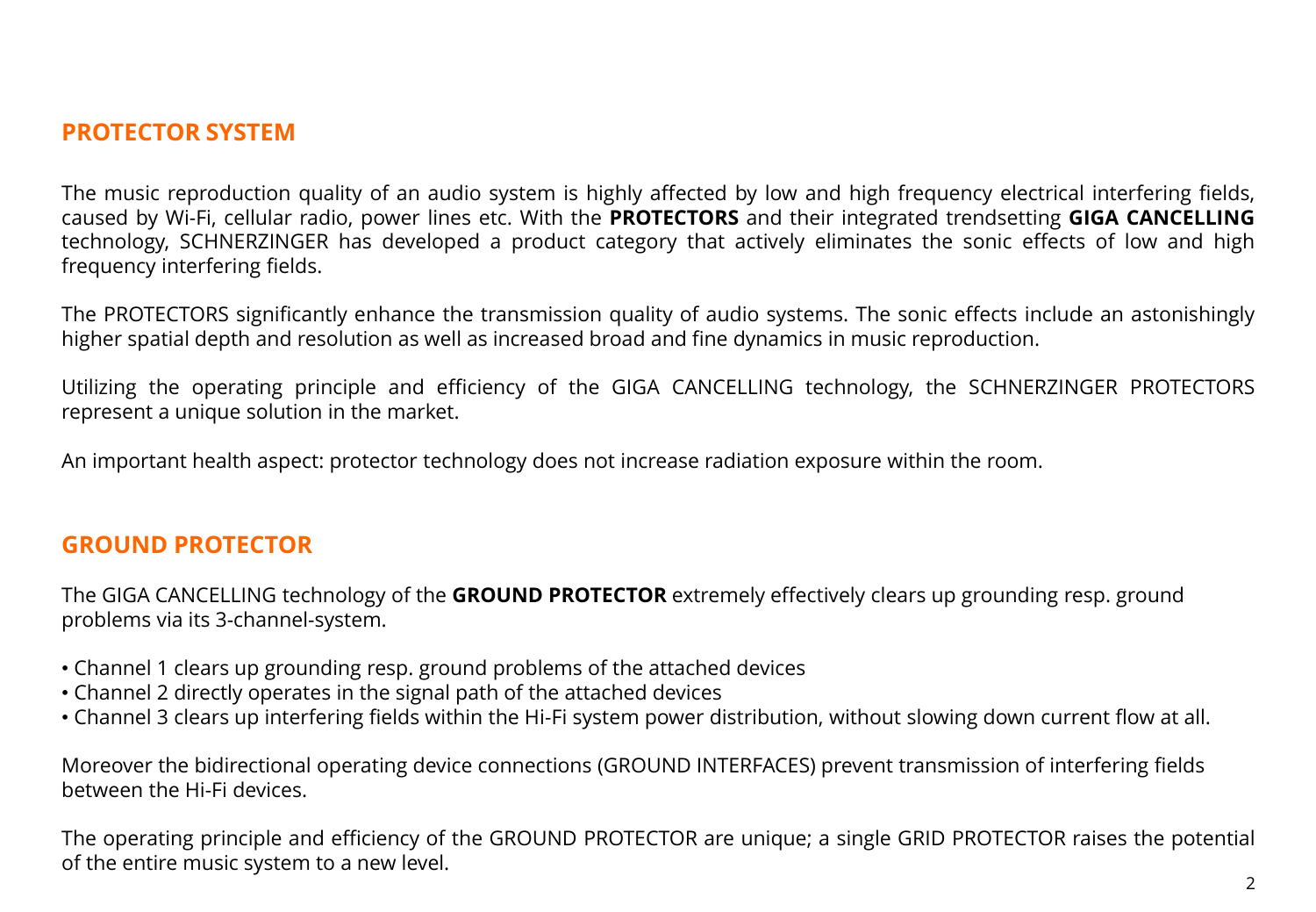# **Connecting the Hi-Fi Components**

The **GROUND PROTECTOR** can be connected to up to 8 components (but no speakers\*). Hi-Fi Components are connected by **INTERFACES**, available in the grades\*\* REFERENCE and EXTREME.

It's recommended to connect all key components of the Hi-Fi system to the GROUND PROTECTOR, starting with the major source, the other sources and further on in the direction of signal flow through the preamp to the power amplifier. The particular Hi-Fi component should be switched off\* during installation.

Via the INTERFACE options RCA, XLR/W, XLR/M, BNC, USB Type A and Type B first the free inputs of the Hi-Fi components are available to connect to the GROUND PROTECTOR.



For each single component please test the optimal input; primary digital inputs, alternatively analog inputs. Per component only one INTERFACE will be connected. If the right and left channels are available for analog inputs, one channel will be connected via an INTERFACE, while the second channel may be connected to a GIGA GUARD. If no digital or analog input is available, the effect of an INTERFACE may also be tested at an output (digital or analog, but no speaker terminal\*).

Connected this way, the GROUND PROTECTOR operates in the component particularly effective, both via the signal path as well as via the grounding.

If a component to be connected has no suitable free input or output, the connection can be done just via the grounding with the INTERFACE Option Chassis Ground.

- $^{\star}$  Caution risk of damage
- Choosing the quality level for a single interface not only affects the effect on the \*\*connected component, but affects the GROUND PROTECTOR as a whole. SCHNERZINGER Advisory Service will be glad to support you.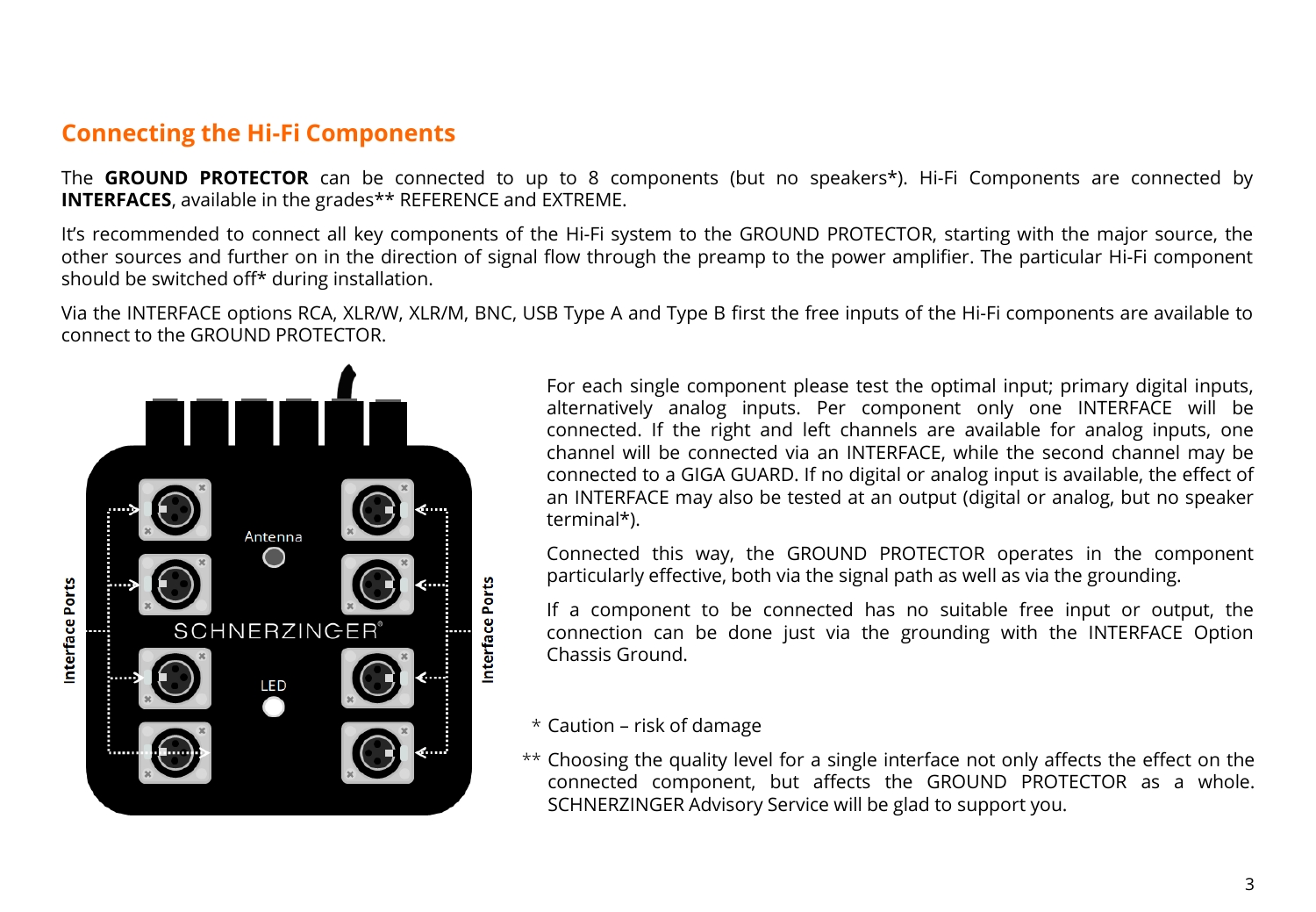# **Setting up the GROUND PROTECTOR**

The GROUND PROTECTOR has three power levels and two functional circuits to simply adjust bandwidth and clock rate of GIGA CANCELLING technology via toggle switches. This makes it possible to adapt to any interference field spectrum. The change in bandwidth extends or decreases the detection range, changing the clock rate the processing speed.

The rule is: the narrower the bandwidth, the higher the efficiency - the smaller the detection range. The lower the clock rate, the higher the extinction rate - the less interference frequencies are detected.

Changes need some time to take effect mostly. Therefore at each of the following steps you should wait for app. two minutes before judging.

Do not change the results as determined from the previous steps when you do the subsequent steps.



#### **1. Step: Connecting to the power grid**

The **GROUND PROTECTOR** should be connected\* to the first slot of the Hi-Fi power strip.

#### **1. Step: Base setting**

Usually (power level 1), the GROUND PROTECTOR will be operated without the 12V power supply. To maintain its performance, it should be connected to the grid with CONTROL UNIT and 12V power supply once a year for 15 minutes.

**Connect antenna** (upright position) and **CONTROL UNIT** (COUA) to the GROUND PROTECTOR, without 12V power supply.

The other ports are reserved for PROFESSIONAL LINE accessories. The optional GROUND PROTECTOR BOOSTER will be connected to one of the ports A-D.

Set all 9 switches to base setting 0.

#### **3. Step: Connecting the Hi-Fi Components**

See separate page 4

#### **4. Step: Switch in front in position 0 - power level 1**

Start with switch setting 0 = power level 1 – with CONTROL UNIT, **without** 12V power supply.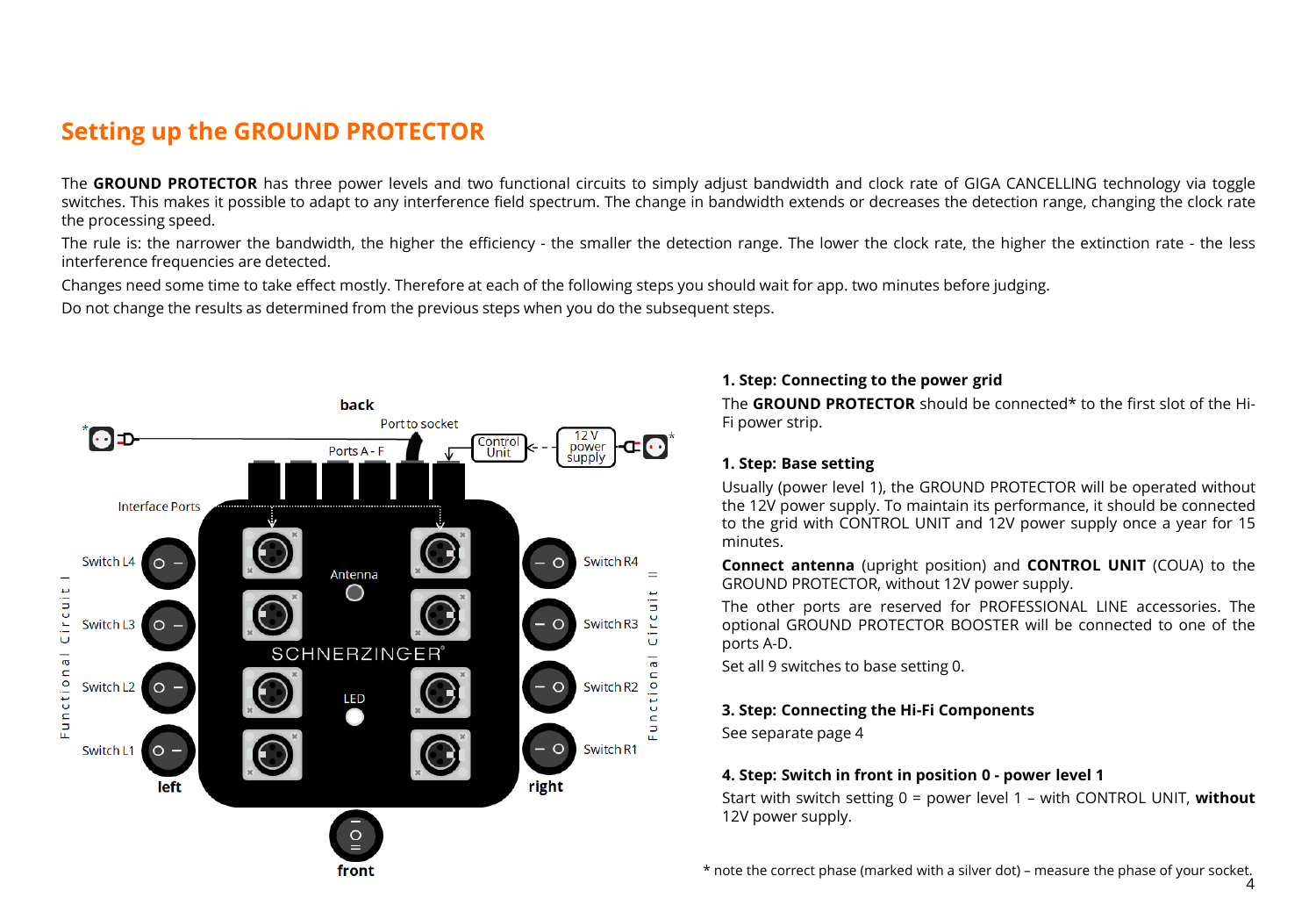# **Setting up the GROUND PROTECTOR**

#### **5. Step: Switches left:**

Functional circuit I – setting the **bandwidth**

Switches:  $L1 =$  narrow to  $L4 =$  wide

Starting from the base setting the switches L1 - L4 will be set sequentially from position 0 to position 1. Each step will increase the bandwidth.

If the bandwidth is to low, the best possible effect will not be reached yet. If the bandwidth is to high, even a sound degradation may occur.

The test ends, when the subsequent step won't achieve a better result.

#### **6. Step: Switches right:**

Functional circuit II – setting the **clocking**

Switches:  $R1 = low$  to  $R4 = high$ 

Starting from the base setting the switches R1 - R4 will be set sequentially from position 0 to position 1. Each step will increase the clocking pace.

If the pace is to low, the best possible effect will not be reached yet. If the pace is to high, even a sound degradation may occur.

The test ends, when the subsequent step won't achieve a better result.



#### **7. Step: Switch in front – adjustment of the power level:**

If power level 1 is not sufficient for the present interference field spectrum, 2 additional power levels can be activated. This requires the permanent connection of the 12V power supply\* to the CONTROL UNIT and the grid. The 12 Volt power supply should be connected to a power circuit separate from the Hi-Fi system – ideally even to a different power phase.

Do not change the previously tested switch setting of the functional circuits I and II!

Activate power levels 2 and 3 with the front switch. Check the result compared to switch position 0 (**without 12V power supply**). If the result improves with power level 2 or 3, it is recommended to repeat steps 5 and 6 with the best power level.

0 = Power Level 1 – with COUA, **without 12V power supply**

- 1 = Power Level 2 with COUA, **with 12V power supply**, LEDs on
- 2 = Power Level 3 with COUA, **with 12V power supply**, LEDs high